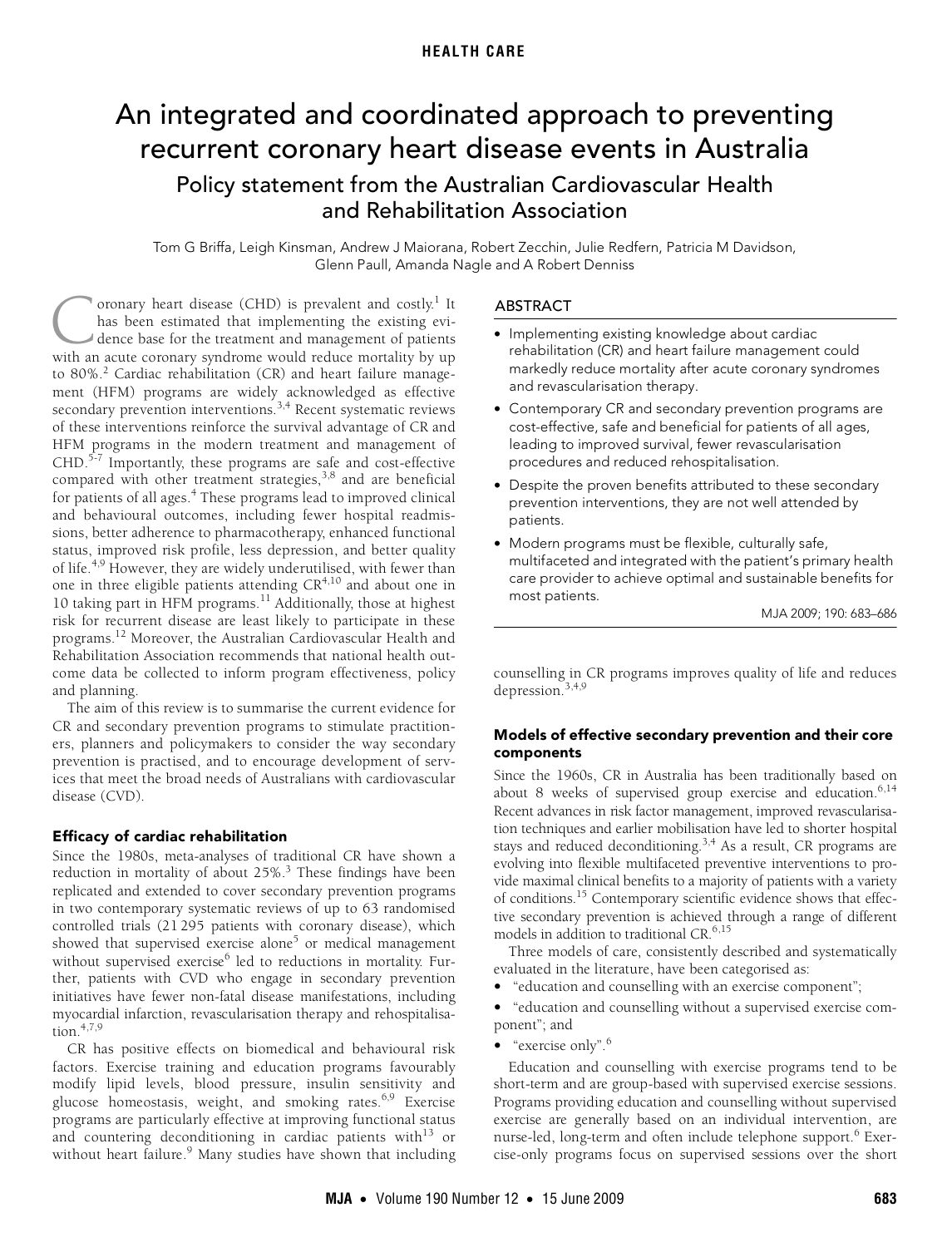| 1 Summary of 371 cardiac rehabilitation programs in |
|-----------------------------------------------------|
| Australia*                                          |

| Features of programs                                                         | No. of<br>programs |  |  |
|------------------------------------------------------------------------------|--------------------|--|--|
| Model of care <sup>†</sup>                                                   |                    |  |  |
| Education and counselling with supervised exercise                           | 260 (70%)          |  |  |
| Education and counselling without supervised<br>exercise                     | 67 (18%)           |  |  |
| Exercise only                                                                | 18 (5%)            |  |  |
| Setting <sup><math>‡</math></sup>                                            |                    |  |  |
| Hospital                                                                     | 190 (51%)          |  |  |
| Home                                                                         | 15 (4%)            |  |  |
| Community                                                                    | 91 (25%)           |  |  |
| Flexible                                                                     | 64 (17%)           |  |  |
| Time-limited                                                                 | 267 (72%)          |  |  |
| Group-based                                                                  | 288 (78%)          |  |  |
| Maintenance offered                                                          | 125 (34%)          |  |  |
| Heart failure management program offered                                     | 64 (17%)           |  |  |
| * Described in state directories on the Australian Cardiovascular Health and |                    |  |  |

\* Described in state directories on the Australian Cardiovascular Health and Rehabilitation Association website (http://www.acra.net.au) or available from the National Heart Foundation of Australia by individual state. † Model of care information unavailable for 26 programs. ‡ Setting information unavailable for 11 programs.

term. Most contemporary CR programs in Australia are multidisciplinary, have an average duration of 7 weeks (SD, 3 weeks), are conducted in groups, and have educational and physical activity components (Box 1). Many of these programs accelerate resumption of daily activities, expedite role resumption, educate patients about symptom management, address psychological issues, and reinforce behaviours designed to stabilise or reverse the progres-sion of the atherothrombotic process.<sup>[14](#page-3-13)[,16](#page-3-16)</sup>

Although there is strong evidence that CR and secondary prevention programs are beneficial, it is unclear from large, rigorous systematic reviews which model of care provides most benefit.<sup>5[,6](#page-3-11),[9](#page-3-7)</sup> Regardless of the program type, interventions are best initiated early after the diagnosis of CHD to educate patients about potential complications and initiate effective secondary prevention strategies.<sup>17</sup> These programs vary in staffing, structure, content and length, according to available resources, referral patterns, patient preferences and capacity to implement evidence-based guidelines. Interestingly, a meta-regression concluded that shortterm group programs in primary care were as effective in reducing all-cause mortality as longer hospital-based programs run by specialists.[18](#page-3-18) In contrast, HFM services provide individualised ongoing care by a specialised multidisciplinary team.<sup>[7](#page-3-5)</sup> Overall, current evidence suggests that a flexible model offering a range of services in a variety of settings is the most effective preventive intervention for people with CVD.

Over the past decade, more flexible models with durations ranging from 3 to 48 months focusing on individualised care have emerged, such as the Stanford Coronary Risk Intervention Project  $(SCRIP),<sup>19</sup>$  a model for nursing case management (MULTIFIT),<sup>[20](#page-3-20)</sup> Coaching patients On Achieving Cardiovascular Health  $(COACH),<sup>21</sup>$  the updated Heart Manual<sup>22</sup> and the Choice of Health Options In prevention of Cardiovascular Events (CHOICE).<sup>[23](#page-3-23)</sup>

Most of these effective longer-term secondary prevention programs involve:

- coordinated ongoing care provided by a primary care physician;
- a team of health care professionals;
- building a patient–provider partnership;

• episodic surveillance of biological and behavioural disease markers;

• adherence to protective medications; and

• an integrated menu of service provision catering for groups and individuals in a variety of settings (medical practice, community, hospital, residential), supplemented by educational resources reinforcing adherence to evidence-based therapies.

Together with flexible CR programs, these models expand the reach of service delivery and prevention of recurrent coronary events.

The core components of CR or secondary prevention programs should include intervention, evaluation, and a review of outcomes, including a quality improvement process.<sup>24</sup> The intervention should be evidence-based, informed by national guidelines, and include individual goals and strategies that underpin long-term secondary prevention, and return to work if appropriate, and should incorporate exercise, education and psychosocial interventions[.6,](#page-3-11)[16](#page-3-16) For evaluation, the key elements include a psychosocial appraisal, medication review, and medical and risk factor assess-ments as advised by national guidelines.<sup>16[,25](#page-3-25)</sup> Others suggest the addition of nutritional and physical activity assessments,<sup>[15](#page-3-14)</sup> automatic program referral and initial entry assessment within 4 weeks of the acute event, preferably earlier.<sup>17</sup> For outcomes and quality improvement, programs should progress towards the individual's preferred goals, assessment of needs, and identification of people at high risk, with targets and interventions being revised as required.<sup>[24](#page-3-24)</sup> Data about program use (proportion referred, attended and completed) and readmissions to hospital within 12 months should also be recorded.

## Improving access to secondary prevention

Despite the proven benefits of CR and HFM programs, a minority of patients use them.[10](#page-3-8)[,11](#page-3-9) Barriers relating to the availability of programs, referrals, attendance, completion and long-term maint-enance have been extensively studied and are multifactorial.<sup>10[,25-](#page-3-25)[27](#page-3-26)</sup> Examples include patients' indifferent perceptions of such programs, failure of clinicians to refer patients, insufficient organisational support, lack of flexibility, distance from secondary prevention services, and fragmented funding. Several strategies have been recommended to facilitate the uptake of programs, including automatic referral processes, encouragement to attend by treating doctors, and flexible interventions in a variety of settings[.15](#page-3-14),[18](#page-3-18) The Australian Cardiovascular Health and Rehabilitation Association strongly recommends multifaceted strategies to promote effective flexible secondary prevention interventions at the local, state and national levels (Box 2). Such services should be tailored to the needs, preferences, cultural safety and circumstances of individual patients (and carers) while being appropriate for their clinical status. We also recommend that each CR and HFM program should, at a minimum, collect data on the numbers of patients referred, the proportion who enter and complete the intervention, and basic demographic information (age, sex, Indigenous status and diagnosis). Such national data would inform program use and quality improvement activities.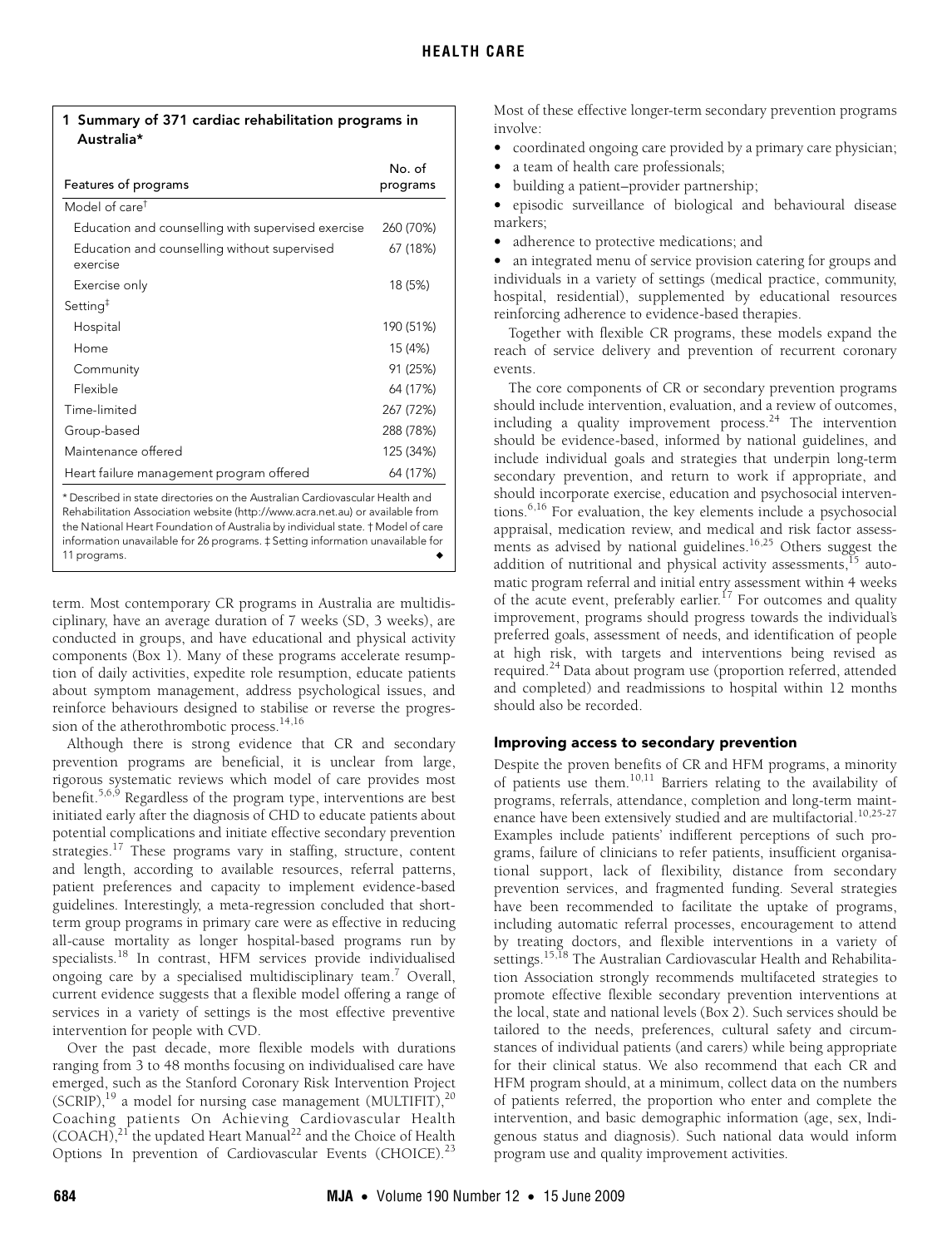# 2 Recommendations to improve referral, attendance and completion of cardiac rehabilitation and secondary prevention programs, and continue maintenance of prevention measures

| Process                  | Recommendation                                                                    |
|--------------------------|-----------------------------------------------------------------------------------|
| Referral                 | Include automatic referral in the clinical pathway                                |
|                          | Physicians strongly recommend attendance                                          |
|                          | Link referral to Medicare items (eg, Enhanced<br>Primary Care Program)            |
|                          | Use marketing strategies to increase awareness                                    |
|                          | Adopt national key performance indicators                                         |
|                          | Organise coordination of referrals by cardiac<br>rehabilitation staff             |
|                          | Offer flexible programs in a variety of settings                                  |
|                          | Address barriers to access early, while in hospital                               |
|                          | Target women, culturally and linguistically diverse<br>and Indigenous populations |
| Enrolment/<br>attendance | Provide patient with an appointment and<br>reconfirm 1–2 weeks prior              |
|                          | Adopt a patient-centred approach and tailor the<br>program accordingly            |
|                          | Actively facilitate peer support                                                  |
|                          | Involve patient carers in the program                                             |
|                          | Involve cardiologists and general practitioners in<br>planning                    |
|                          | Use existing local resources                                                      |
|                          | Provide accessible parking at program centres                                     |
|                          | Provide dedicated and expanded program<br>funding                                 |
|                          | Involve Aboriginal and multicultural health<br>workers if appropriate             |
|                          | Develop women-only groups if appropriate                                          |
|                          | Develop patient resources in languages other<br>than English                      |
| Completion               | Adopt standard definitions of eligibility,<br>attendance and completion           |
|                          | Set program completion date at outset                                             |
|                          | Communicate with patients' health care providers<br>before and after the program  |
|                          | Refer on to community programs where available                                    |
|                          | Build in a reward system                                                          |
| Maintenance              | Support and develop community-based programs                                      |
|                          | Encourage participation in maintenance programs                                   |
|                          | Follow up at least once within 12 months                                          |
|                          |                                                                                   |

## Heart failure and cardiac rehabilitation

Patients with heart failure often present with advanced cardiovascular symptoms, necessitating a specialist multidisciplinary service and appropriate risk stratification. Furthermore, the incidence of heart failure increases in the elderly, in whom comorbidities (eg, respiratory disease, renal impairment, diabetes, arthritis, depression) are more prevalent, necessitating additional medical resources. All patients with heart failure, including those with automated implantable devices, should be offered access to a facility-based or home-based, telephone-supported CR program. An estimated 25% of Australians with heart failure live in rural and remote regions, far from specialist HFM facilities, emphasising the need for non-facility-based programs and integration with primary care.[11](#page-3-9) Specialised multidisciplinary HFM programs also provide direct medical back-up and advanced therapy options, such as drug titration and inotrope therapy for acute exacerbations.<sup>[7](#page-3-5)</sup> In non-metropolitan regions, generic chronic disease programs involving staff trained in HFM should be adapted for continuing secondary prevention.<sup>28</sup> Ideally, cardiovascular secondary prevention inpatient, outpatient and home-based care services should be seamlessly integrated to encourage cost-effective continuity of care.

The promotion of self-care is integral to HFM programs through symptom identification and management plans incorporating a flexible diuretic regimen, and discussion of polypharmacy and comorbidity (which increases the potential for haemodynamic compromise) to counter acute clinical deterioration.<sup>29</sup> Individual or group counselling about prognosis, treatment options and treatment limitation in the event of clinical deterioration is important[.28](#page-3-27) Advanced care planning and referral to palliative care services may be appropriate for symptom management.<sup>28</sup> Carers of patients with heart failure should be involved in the care process where possible. If transport is a barrier to attending facility-based CR programs, the availability of community transport should be explored, or home-based, telephone-supported disease management programs, such as  $COACH<sup>21</sup>$  $COACH<sup>21</sup>$  $COACH<sup>21</sup>$  or the system of care used in the Chronic Heart failure Assisted by Telephone (CHAT) study, should be considered.<sup>[30](#page-3-29)</sup>

#### Exercise training in heart failure

The evidence base for the efficacy of exercise training in patients with heart failure is stronger than that for rehabilitation for other cardiac conditions. A recent meta-analysis identified that exercise training is safe in patients whose condition is stable, and consistently increases functional capacity[.13](#page-3-12) Most of the benefit appears to be the result of peripheral adaptations, $31$  although modest improvements in cardiac function have also been reported.<sup>[32](#page-3-15)</sup> Regular physical activity and exercise is "strongly recommended" as an adjunct to pharmacological therapy for patients with heart failure, and is an essential component of comprehensive HFM.<sup>[28](#page-3-27)</sup> The benefits of strength training can also be useful in addressing deleterious effects of ageing.

#### Summary

CR and secondary prevention programs should be flexible, culturally appropriate, multifaceted and integrated with patients' primary health care providers to achieve optimal and sustainable benefits for most patients. Studies of efficacy and effectiveness involving a variety of service models and settings document survival benefits and improvements in clinical and behavioural outcomes beyond those currently achieved from revascularisation and protective pharmacotherapy. However, secondary prevention interventions are underutilised, which points to the need to tailor programs to reach the majority of patients with CVD. Where such prevention programs are provided locally and can be sustained, they improve the adherence to medical management and thus to the long-term control of disease progression.